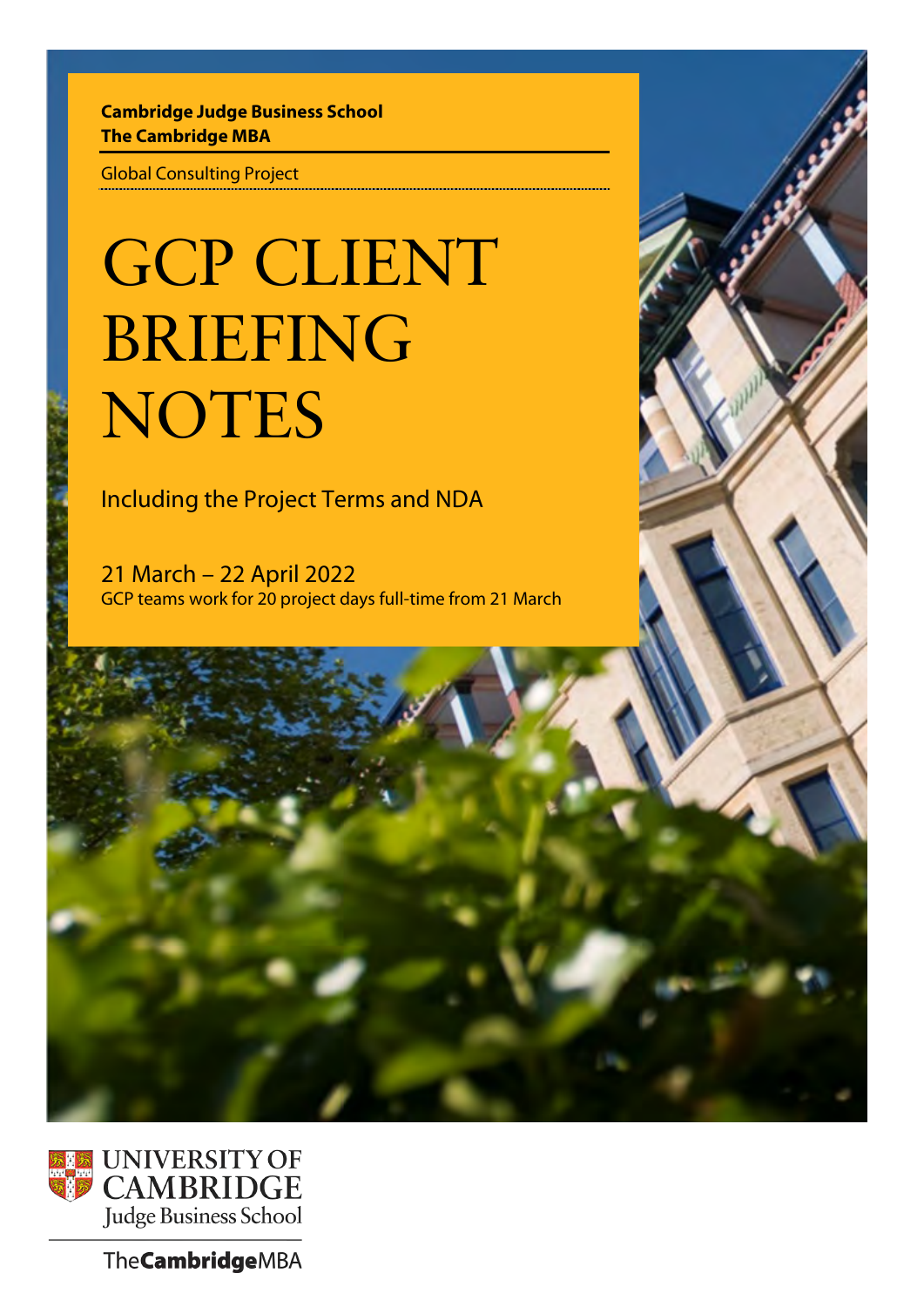# **Submitting your proposal for the Cambridge Global Consulting Project**

If you would like to submit a proposal for the GCP please use the online form on our website: [www.jbs.cam.ac.uk/projectproposal/](http://www.jbs.cam.ac.uk/projectproposal/)

Alternatively email mbaprojects@jbs.cam.ac.uk to request a Proposal Form in Word format.

Proposals must be submitted by Monday 10 January 2022. You will be introduced to your team of four/five students by Tuesday 22 February 2022. The *GCP is hotly contested and oversubscribed, so we cannot guarantee that all proposals submitted will get taken up.*

## **Summary of key dates**

| <b>Deadline for submission of client proposals</b><br>(sourced by CJBS)                              | <b>10 January 2022</b>      |
|------------------------------------------------------------------------------------------------------|-----------------------------|
| <b>Selected clients' organisations notified</b>                                                      | 22 February 2022            |
| <b>Project Initiation Document (PID) discussed and agreed</b><br>between team, client and supervisor | 22 February - 14 March 2022 |
| <b>Project Initiation Document submission deadline for</b><br><b>students</b>                        | 14 March 2022               |
| <b>GCP teams work fulltime for four weeks over this period</b>                                       | 21 March - 22 April 2022    |

## **Contact details**

Sadia Cuthbert Head of Employer Engagement & Projects

Katy Harrison Employer Engagement Projects & Research Lead

Email: [mbaprojects@jbs.cam.ac.uk](mailto:mbaprojects@jbs.cam.ac.uk)  Direct: +44 (0)1223 768387

Reception: +44 (0)1223 339700

#### **MBA Projects Office**

Cambridge Judge Business School University of Cambridge Trumpington Street Cambridge CB2 1AG United Kingdom

Website[: www.jbs.cam.ac.uk/projects](http://www.jbs.cam.ac.uk/projects)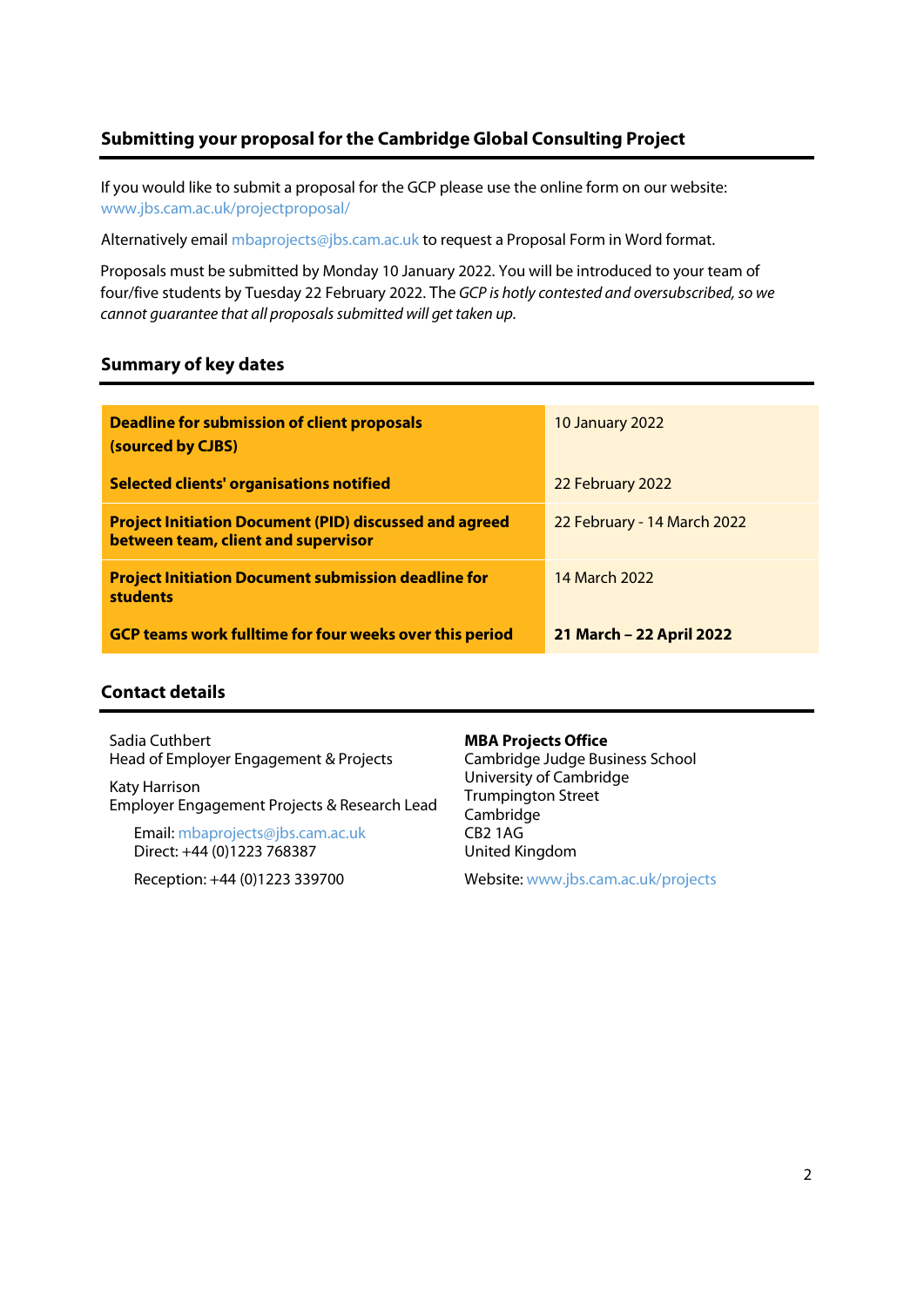## **Overview**

The **Global Consulting Project (GCP)** is an educational collaboration between a client organisation and Cambridge Judge Business School.

It has become one of the cornerstones of the Cambridge MBA, allowing students an important opportunity to put into practice what they have learnt in class. In turn, clients benefit from an international team of bright, motivated, and committed young professionals who bring their considerable skills and experience to bear on a real business issue that would usually require the services of a consulting firm.

The Cambridge MBA is regarded as one of the best MBAs in the world; our students come to us from more than 40 countries, all with excellent qualifications and on average six years' work experience. We do not charge a fee for the project, but clients are required to meet all project expenses. We ask clients endeavour to provide substantial projects that, as the name implies, take account of the global nature of business today. The GCP is a consulting project and therefore requires close interaction with the client, on site when possible.

## **Scoping your project**

Your project may cover any business and management strategy problem and may be located in any commercial, industrial, public sector or not-for-profit organisation, either in the UK or overseas.

Previous projects have included complete strategic reviews, benchmarking and best practice analysis, diversification assessments, developing new market strategies – in short management assignments of all types. Please refer to 'GCP Case Studies' document which describes a selection of the projects completed in previous years.

When completing the proposal form, please be clear about the logistics of the project especially where you expect the team to be based for the duration of the GCP. Please refer to the proposal form for expenses that you are expected to cover.

The GCP is usually heavily oversubscribed. We do receive more project proposals than we can resource. From experience we know that students choose their GCP based on:

- 1. Access to networking opportunities
- 2. The extent of international exposure associated with the project
- 3. The goals of the organization in relation to economic, social and environmental issues.
- 4. Reputation of the company/organization

For students, the GCP is an opportunity to learn whilst working alongside the client as part of a team.

## **How it works**

Submitted GCP proposals are shared with students in mid-January.

Students will then apply for the project. Clients have the option of selecting their teams if their project is oversubscribed. Once a team has been assigned to your project by mid-February, the team will contact you, to start work with you on developing the Project Initiation Document (PID).

Students work in teams of four or five, and every effort is made to ensure that all teams are balanced and diverse, with the relevant skills and experience for the job.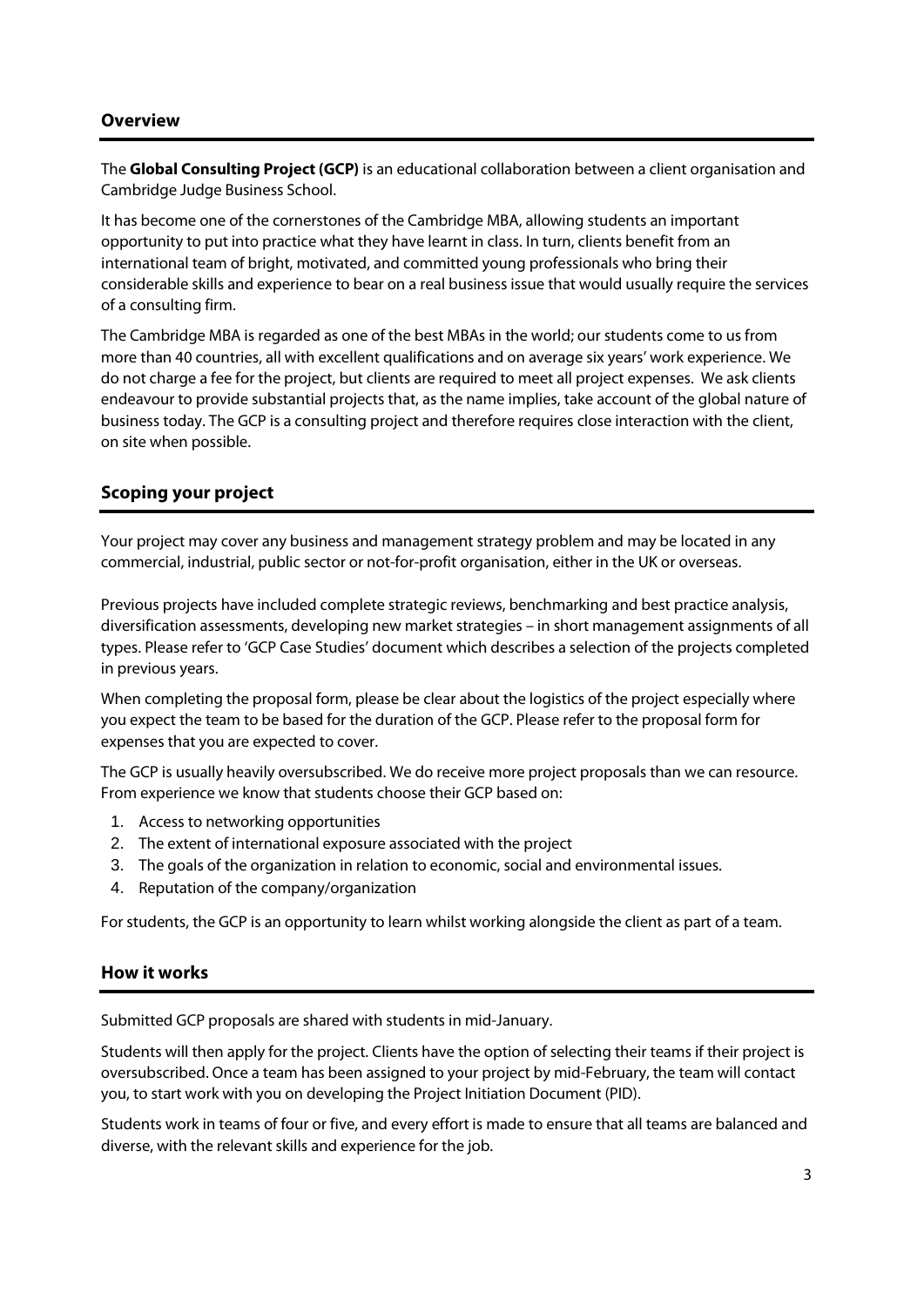GCP clients have commented on the benefit of bringing diverse skills to their project including students from non-traditional backgrounds. This diversity promotes the innovative thinking the Cambridge MBA is known for and has a demonstrable impact on our GCP partners.

## **Project Initiation Document (PID)**

An important part of students' learning during the GCP is the development of a structured Project Initiation Document (PID). The PID is developed together - the team will discuss the scope with you and refine it into a manageable project.

During your briefing meetings with the team in February/March they will use the PID template to structure your discussion of aims and expectations for the project, so all are agreed on the parameters of the work, where it is to be conducted (i.e. at client sites, in the field, at CJBS), the timetable, and interim and final deliverables.

This discussion should include consideration of the resources available to the group – contacts, data sets, facilities, access to key personnel, etc. It should also cover the type of research necessary to fulfil the objectives of the project – primary or secondary mix – and where the primary data or sample frame will come from.

Based on your discussions, the student team will then draw up a final PID and initial high-level project plan, which all parties will sign off. The aim is to create a brief that both answers a real need and makes the best possible use of individual team members' own specialist skills and experience. The PID will clearly articulate the agreed expenses and the timelines for the project. A final PID document, including full project plan, should be signed off by all parties by 14 March, before the project itself begins on 21 March.

## **Resources required**

#### Expenses

If your project is chosen, you are expected to meet all student expenses associated with the project which include visa costs/immunization costs, travel, accommodation and subsistence (as required if team is based abroad or in remote parts of UK). These costs should be reimbursed *directly and promptly* to the student team.

Please ensure that systems are in place to allow the smooth and prompt reimbursement of expenses. The client and the student team must agree in writing the expenses you are prepared to meet and include these in the PID; students must not incur expenses beyond those agreed without your prior approval. However, we would expect any large outlay, such as air travel or hotel accommodation, to be paid directly to the supplier by the client, so that students are not significantly out of pocket for long periods.

#### Time

You are required to allocate a named project sponsor and a second contact, who will be available to the team throughout the project for advice and guidance. The time they spend on the project will vary depending on its nature and scope, with the average usually 3-5 working days over the duration of the project, plus the final presentation. We recommend as a minimum establishing weekly update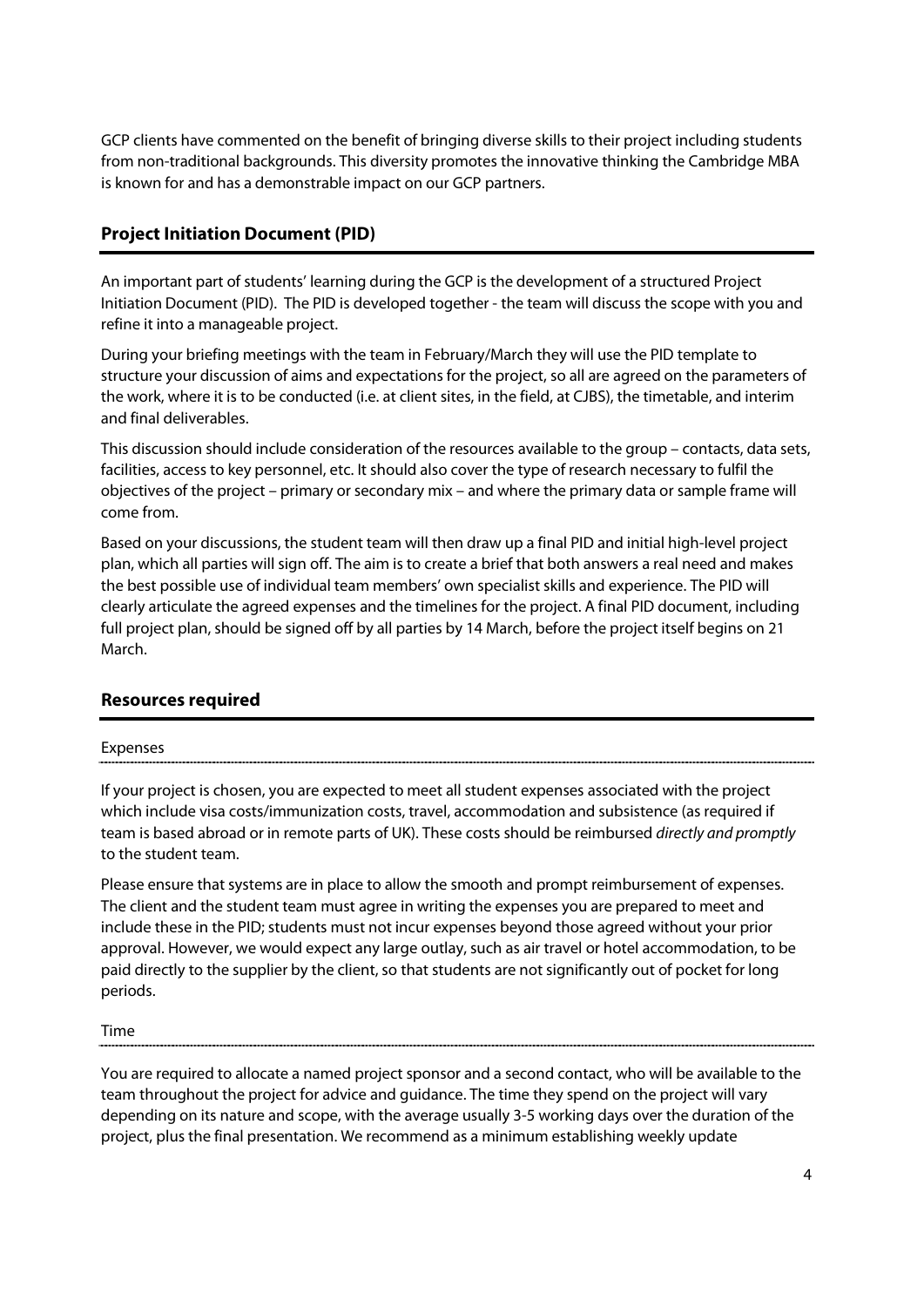meetings to ensure that the project is on track. Client contact can either be in person, by email or phone, depending on the project and team location.

## **GCP Supervisor**

Each team will be allocated a supervisor who is either a member of faculty or an associate of the Business School, who will help the GCP team focus its efforts.

The GCP Supervisor will work with the student group on scoping the PID, provide advice on methodology and research, and aid the group in navigating the live project.

## **Deliverables and feedback**

#### Deliverables

It is assumed that the MBA team of four or five will work for a total of four weeks, full time, during the University Easter vacation. Therefore, you can expect between 80 to 100 project days – depending on the size of the team – over the duration of the project.

The team's deliverable to you is a presentation of their findings followed by Q&A which will take place a time and location convenient to both parties.

The team will also submit a written report to CJBS for their academic assessment. This report is held confidentially, and will not be retained or viewed beyond the purposes of the assessment.

#### Client feedback

Clients are required to give formal feedback on the performance of their team and the quality and relevance of their work and findings, including their professionalism and efficiency.

Clients will be sent a request for feedback towards the end of the project, and this feedback will form part of the overall feedback the students will receive for the GCP.

## **Confidentiality**

All students and any external supervisors sign a confidentiality agreement before they begin the project. Our letter of terms (attached) details the conditions under which our projects are undertaken; we ask you to read these carefully and confirm your acceptance of the terms when you submit your proposal.

Please note that students are expected to abide by ethical guidelines in the consultancy projects and for this reason are required to identify themselves, and their client company, when seeking to obtain information from third parties.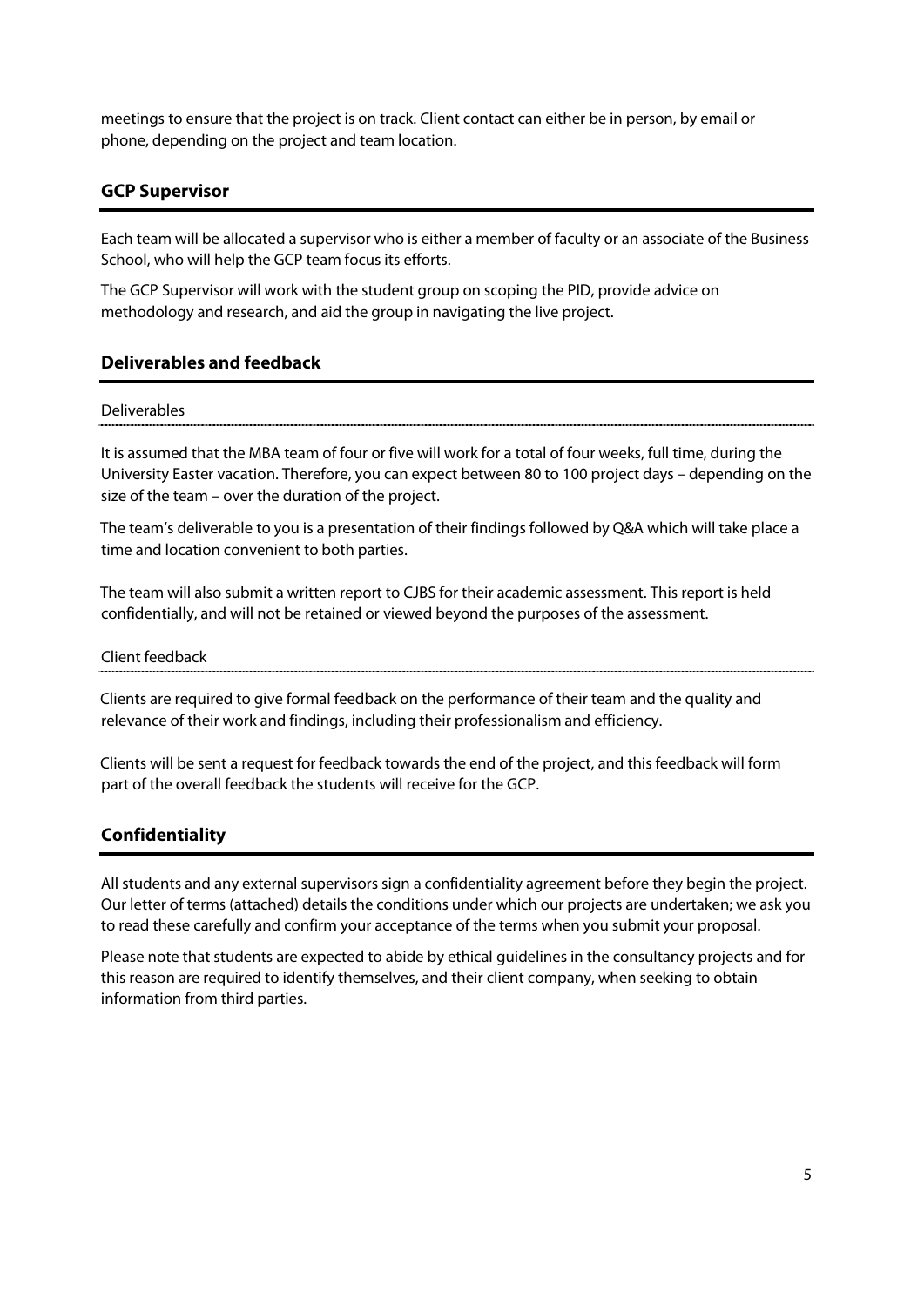# **Project Terms**

Please ensure that you have read, understood and agreed to the following Global Consulting Project (GCP) Client Terms before you submit a GCP proposal.

- All projects are undertaken by students of Cambridge Judge Business School as part of their MBA course. As our students are not employees of the University of Cambridge, neither the University nor Cambridge Judge Business School can enter Agreements on their behalf, nor can we take any liability for their actions.
- Our students all sign confidentiality agreements (see below) and we are not able to enter any other agreement on their behalf. Our projects are undertaken as part of an educational programme and are examined by supervisors and examiners appointed by the University of Cambridge. All supervisors and examiners are bound contractually and in common law to keep confidential any confidential information disclosed to them in the supervision and examination of the projects.
- Our projects are student educational projects and should be seen in this context. The work does not constitute professional advice and no warranties are made regarding the information presented. Neither the authors nor Cambridge Judge Business School and its faculty accept any liability for the consequences of any action taken a result of the work, or any recommendations made or inferred.
- Students are required to declare their association with Cambridge Judge Business School and with their client when collecting information from other organisations.
- For the benefit of our clients, the intellectual property rights to the work undertaken and/or the deliverables produced rest in the client. We do ask that if you publish the findings of the deliverables, you accredit the students wherever possible, and state that work done was conducted as part of the Cambridge Judge Business School MBA Student Project, GCP 2022.
- No fees are charged, but all expenses incurred in the execution of the project must be met by the host company and paid directly to the students. We recommend that you use the standard University rates (available from mbaprojects@jbs.cam.ac.uk) as a guide. The client is required to submit a project expenses code or otherwise demonstrate that funds and procedures are in place to ensure prompt payment.
- All host companies must assign a named sponsor and a second point of contact who will be available over the duration of the project to advise and guide the students. The sponsor is expected to attend the students' presentation and give feedback to the academic supervisor on the conduct of the work.
- Host companies must provide the agreed resources, data and facilities to enable the students to complete the project effectively.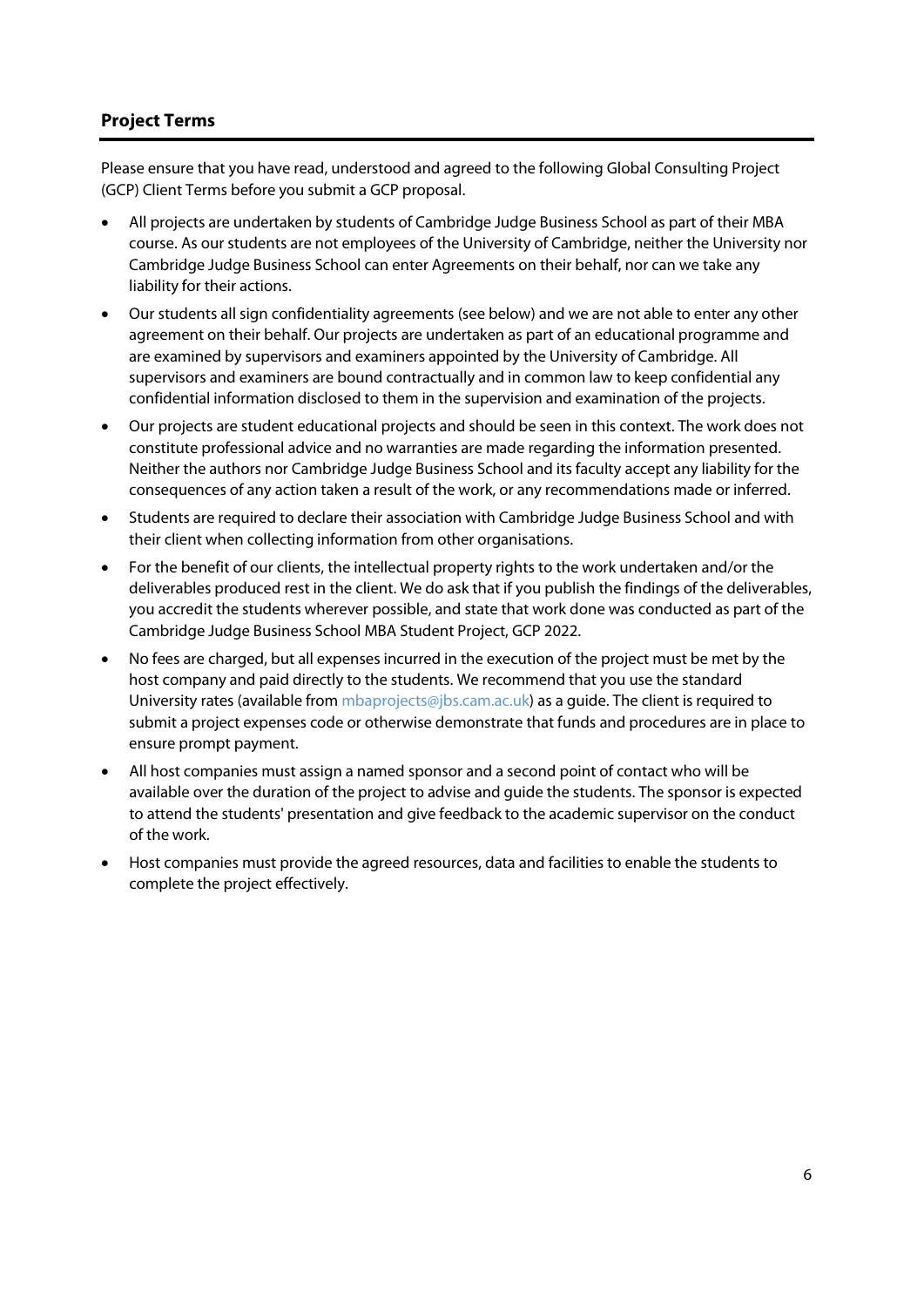*Please confirm that you have read, understood and accept the above terms and the following confidentiality agreement as a host company by checking the appropriate box in the Client Proposal Form.*

# **(Appendix A) MBA General Confidentiality and Non-Disclosure Agreement**

#### - signed by all MBA students / mentors

During the course of my studies/as a mentor on the MBA Programme at Cambridge Judge Business School, University of Cambridge, I am likely to discuss and have access to Information, Technology and Ideas that various companies participating in the Programme and Cambridge Judge Business School regard as confidential.

In consideration of my participation on the MBA Programme, I agree for the benefit of participating companies and the University of Cambridge that I will make all reasonable efforts to hold in strict confidence any Information, Technologies and Ideas that I am told in advance are confidential, and will not copy, reveal or disclose such Information, Technology and Ideas to any third party and that I will not use any such Information, Technology and Ideas for my own benefit or the benefit of any organisation with which I am affiliated now or in the future. I also agree to abide by such other rules and guidelines that Cambridge Judge Business School or the University of Cambridge may reasonably impose.

This Agreement shall not apply to any Information, Technology and Ideas which:

- at the date of this Agreement are in the public domain or subsequently come into the public domain through no fault of mine;
- were already known to me on the date of disclosure, provided that such prior knowledge can be substantiated;
- properly and lawfully become available to me from sources independent of the supplying party;
- are disclosed pursuant to the requirement or request of a governmental agency provided that in such event I shall inform you of the nature and extent of any disclosure so required.

This Agreement shall come into effect from the date below and the obligation under the Agreement shall remain in effect for a period of three (3) years.

This Agreement shall be subject to English law.